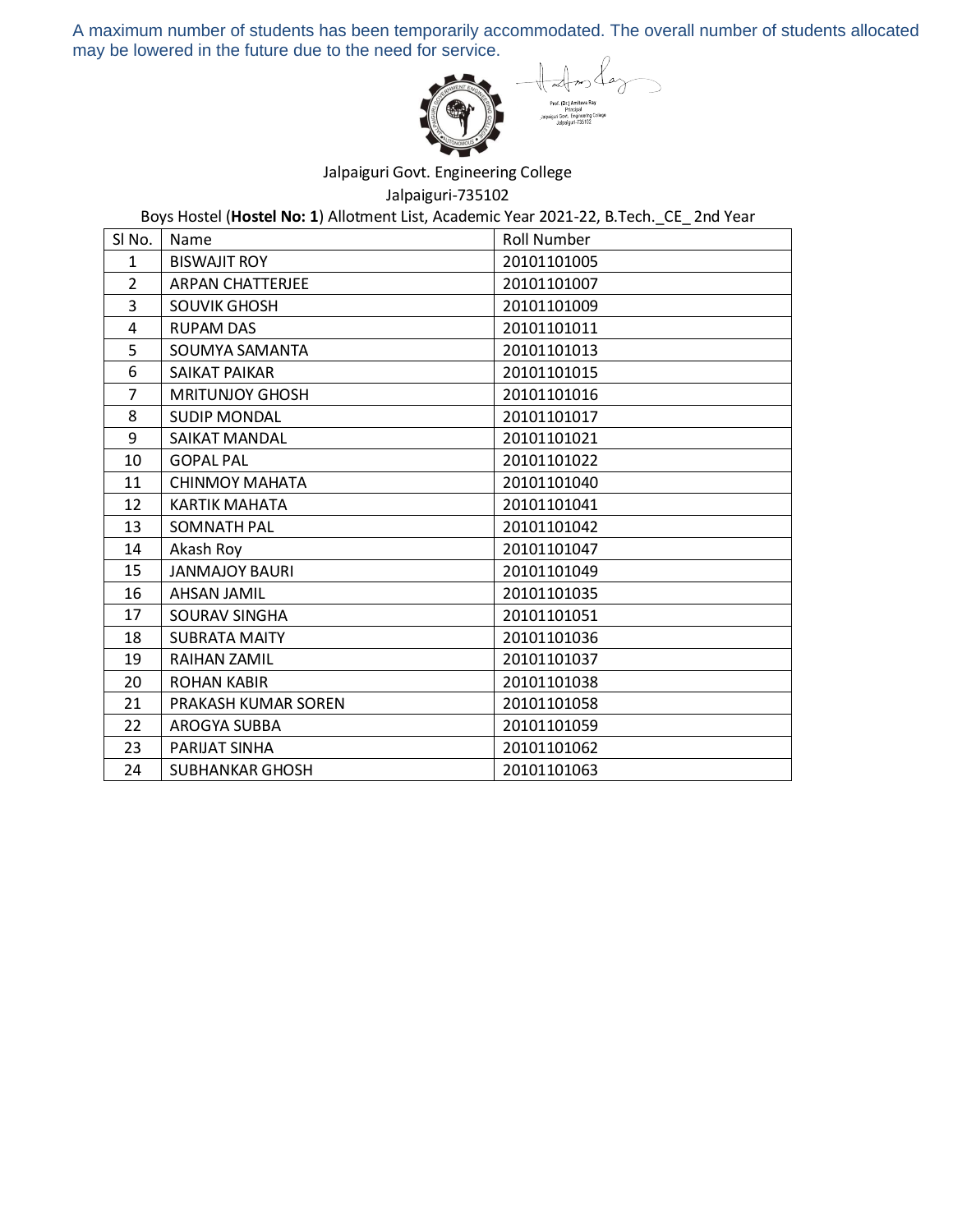

Jalpaiguri-735102

Boys Hostel (**Hostel No: 1**) Allotment List, Academic Year 2021-22, B.Tech. CSE\_ 2nd Year

| SI No.                  | Name                    | <b>Roll Number</b> |
|-------------------------|-------------------------|--------------------|
| 1                       | <b>INDRAJIT BARUI</b>   | 20101104061        |
| $\overline{2}$          | PRIYANSHU KUMAR         | 20101104004        |
| 3                       | RITAM MANDAL            | 20101104005        |
| $\overline{\mathbf{4}}$ | DEBARGHA MITRA ROY      | 20101104010        |
| 5                       | <b>SANKET GHOSH</b>     | 20101104012        |
| 6                       | AYAN KUMAR PAL          | 20101104013        |
| $\overline{7}$          | <b>BARNIK MAITY</b>     | 20101104019        |
| 8                       | ABHRA RAY CHAUDHURI     | 20101104020        |
| 9                       | <b>SOHAM MUKHERJEE</b>  | 20101104021        |
| 10                      | Agniv Gupta             | 20101104023        |
| 11                      | <b>SUPRIO KUNDU</b>     | 20101104062        |
| 12                      | AADARSH SHAW            | 20101104025        |
| 13                      | TIYASH SINGHA MAHAPATRA | 20101104026        |
| 14                      | <b>SUBRATA DUTTA</b>    | 20101104027        |
| 15                      | <b>SUSHAVAN PALIT</b>   | 20101104030        |
| 16                      | <b>ANKIT KUMAR</b>      | 20101104041        |
| 17                      | <b>SOURAB DEBNATH</b>   | 20101104042        |
| 18                      | <b>RAJ BISWAS</b>       | 20101104045        |
| 19                      | Shibam Naskar           | 20101104046        |
| 20                      | <b>SUKAL ROY</b>        | 20101104047        |
| 21                      | MIRAJ ASRAF             | 20101104036        |
| 22                      | <b>SURAJ PRASAD</b>     | 20101104049        |
| 23                      | <b>TITON DAS</b>        | 20101104053        |
| 24                      | SAROYAR HOSSAIN SHAIKH  | 20101104037        |
| 25                      | <b>SALMAN MANDAL</b>    | 20101104039        |
| 26                      | <b>AYAN MANDAL</b>      | 20101104055        |
| 27                      | <b>SANDIP KOLE</b>      | 20101104060        |
| 28                      | <b>SURESH MANNA</b>     | 20101104017        |
| 29                      | ROUNAK AGARWAL          | 20101104024        |
| 30                      | <b>ABHISHEK SHAW</b>    | 20101104033        |
| 31                      | <b>TAKI HASAN</b>       | 20101104035        |
| 32                      | ANUPAM MANDAL           | 20101104058        |
| 33                      | <b>BIKASH SHAW</b>      | 20101104059        |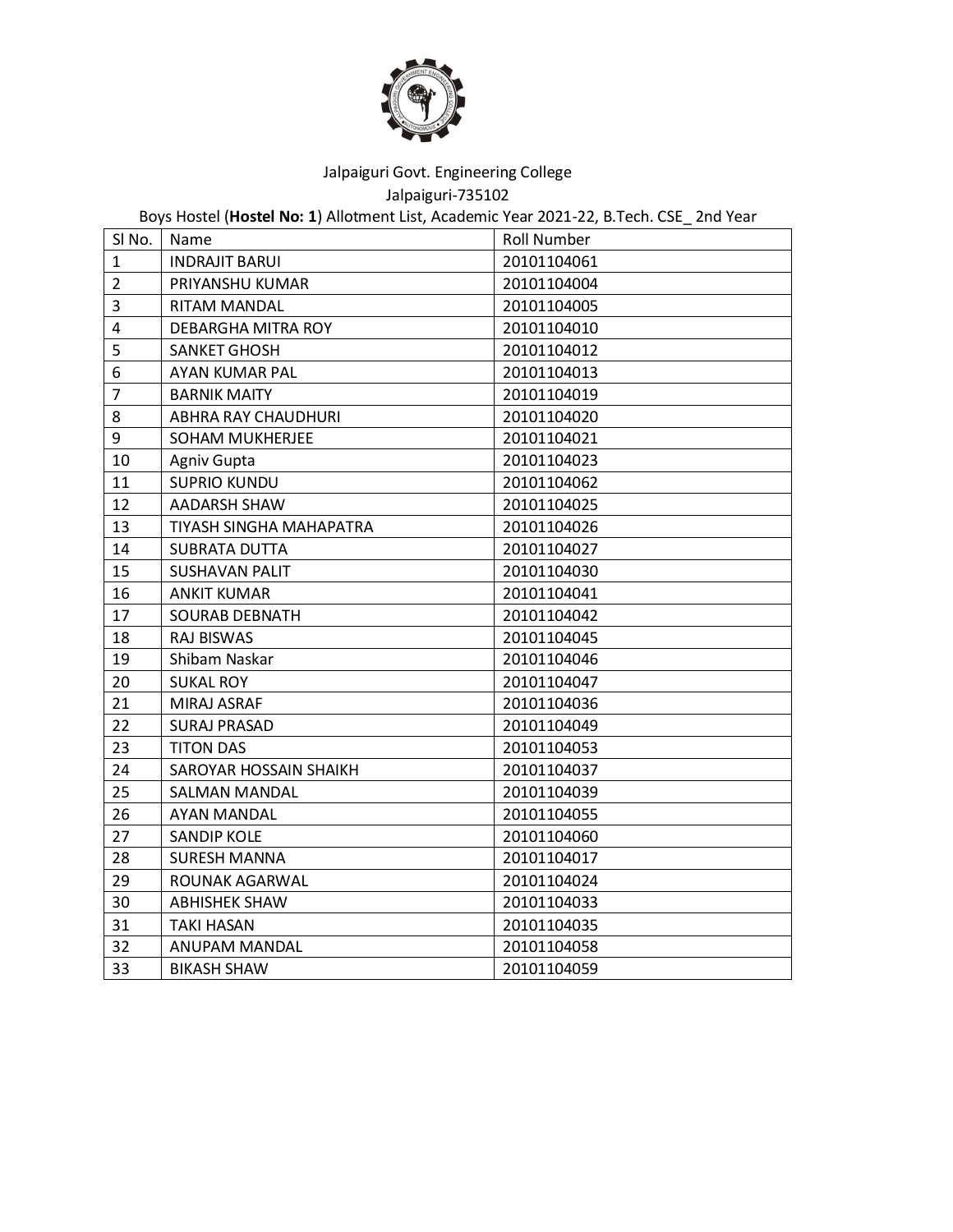

Jalpaiguri-735102

Boys Hostel (**Hostel No: 1**) Allotment List, Academic Year 2021-22, B.Tech. ECE\_ 2nd Year

| SI No.         | Name                    | <b>Roll Number</b> |
|----------------|-------------------------|--------------------|
| $\mathbf{1}$   | Ritish kumar singh      | 20101105002        |
| $\overline{2}$ | SAYAN JASU              | 20101105004        |
| 3              | RISHABH KUMAR GUPTA     | 20101105005        |
| 4              | PURBAYAN SANYAL         | 20101105061        |
| 5              | <b>ANURAG NAYAK</b>     | 20101105007        |
| 6              | <b>BHASKAR ACHARJEE</b> | 20101105062        |
| $\overline{7}$ | SAMRAT SADHU            | 20101105014        |
| 8              | <b>SAYAN BISWAS</b>     | 20101105019        |
| 9              | <b>TANMOY DEY</b>       | 20101105020        |
| 10             | <b>AVIK SAHA</b>        | 20101105023        |
| 11             | <b>APARAJIT GHOSH</b>   | 20101105024        |
| 12             | ANINDYA PRAMANIK        | 20101105025        |
| 13             | <b>ANIKET SEN</b>       | 20101105027        |
| 14             | SOHAM DEY               | 20101105040        |
| 15             | <b>SUDIPTA DAS</b>      | 20101105041        |
| 16             | <b>DEBJIT NANDAN</b>    | 20101105042        |
| 17             | <b>SHUVO BISWAS</b>     | 20101105045        |
| 18             | PRITAM MONDAL           | 20101105048        |
| 19             | <b>AKIB JAVED</b>       | 20101105034        |
| 20             | <b>ANKAN MANDAL</b>     | 20101105049        |
| 21             | <b>ARUN KUMAR SAHA</b>  | 20101105054        |
| 22             | <b>SK TANVIR IKBAL</b>  | 20101105036        |
| 23             | AMINUL ISLAM            | 20101105037        |
| 24             | <b>ALTAF HUSSAIN</b>    | 20101105039        |
| 25             | <b>SUBHOJIT BARUA</b>   | 20101105057        |
| 26             | RAKESH KUMAR BASKEY     | 20101105058        |
| 27             | <b>HASIB MALLICK</b>    | 20101105035        |
| 28             | MIA MD MOINUDDIN        | 20101105038        |
| 29             | <b>SNEHASISH DHALI</b>  | 20101105044        |
| 30             | SAYAN SINGHA MAHAPATRA  | 20101105063        |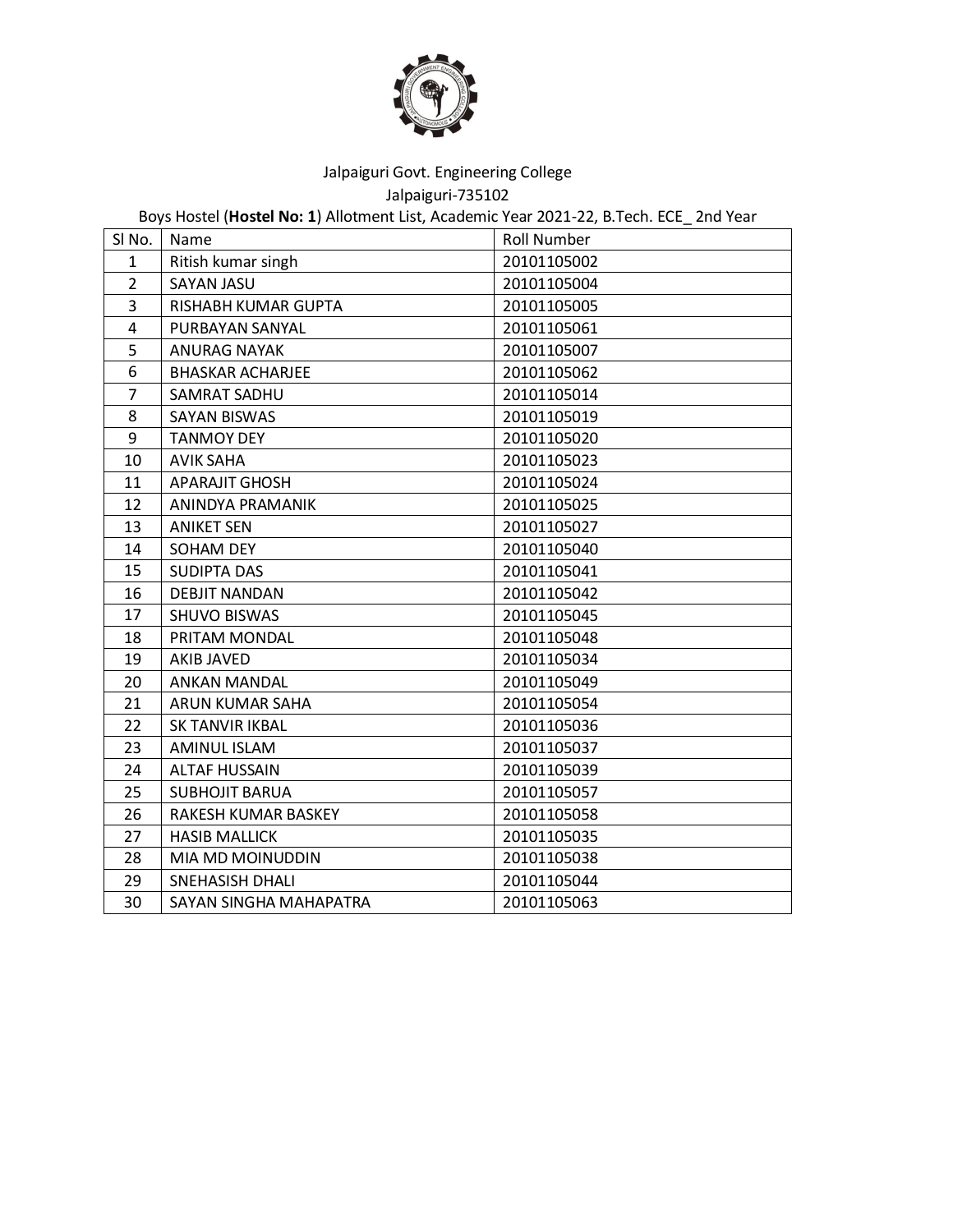

Jalpaiguri-735102

Boys Hostel (**Hostel No: 1**) Allotment List, Academic Year 2021-22, B.Tech.\_EE\_ 2nd Year

| SI No.         | Name                        | <b>Roll Number</b> |
|----------------|-----------------------------|--------------------|
| $\mathbf{1}$   | SASTIPADA DAN               | 20101102061        |
| $\overline{2}$ | <b>BAIDYANATH SUTRADHAR</b> | 20101102062        |
| 3              | DWAIPAYAN SAHA              | 20101102004        |
| 4              | DWAIPAYAN SAHA              | 20101102004        |
| 5              | SHANKHADEEP CHATTERJEE      | 20101102026        |
| 6              | <b>TUSHAR SHAW</b>          | 20101102027        |
| 7              | <b>ANJAN SINGHA</b>         | 20101102007        |
| 8              | PRIYOBROTO ACHARYA          | 20101102008        |
| 9              | <b>RISHI MUKHERJEE</b>      | 20101102010        |
| 10             | SOHAM SEN                   | 20101102012        |
| 11             | DIPTENDU BANIK              | 20101102013        |
| 12             | <b>SAIKAT MITAR</b>         | 20101102014        |
| 13             | Soham Bhattacharyya         | 20101102015        |
| 14             | <b>KISHORE KUNDU</b>        | 20101102016        |
| 15             | <b>SOUNOK DUTTA</b>         | 20101102020        |
| 16             | SOUMYAJIT KOLAY             | 20101102021        |
| 17             | <b>TANMOY KUNDU</b>         | 20101102030        |
| 18             | NIRMAL BARMAN               | 20101102046        |
| 19             | UTTARAN NATH SARKAR         | 20101102041        |
| 20             | <b>SOHAN PAUL</b>           | 20101102042        |
| 21             | <b>BIBEK NASKAR</b>         | 20101102047        |
| 22             | <b>ANUPAM SINGHA</b>        | 20101102048        |
| 23             | Animesh Chandra Das         | 20101102026        |
| 24             | <b>ARKA BISWAS</b>          | 20101102051        |
| 25             | Sk Habibul Islam            | 20101102036        |
| 26             | <b>MALLICK MINHAJUR</b>     | 20101102037        |
| 27             | ASIM KUMAR SINGH            | 20101102059        |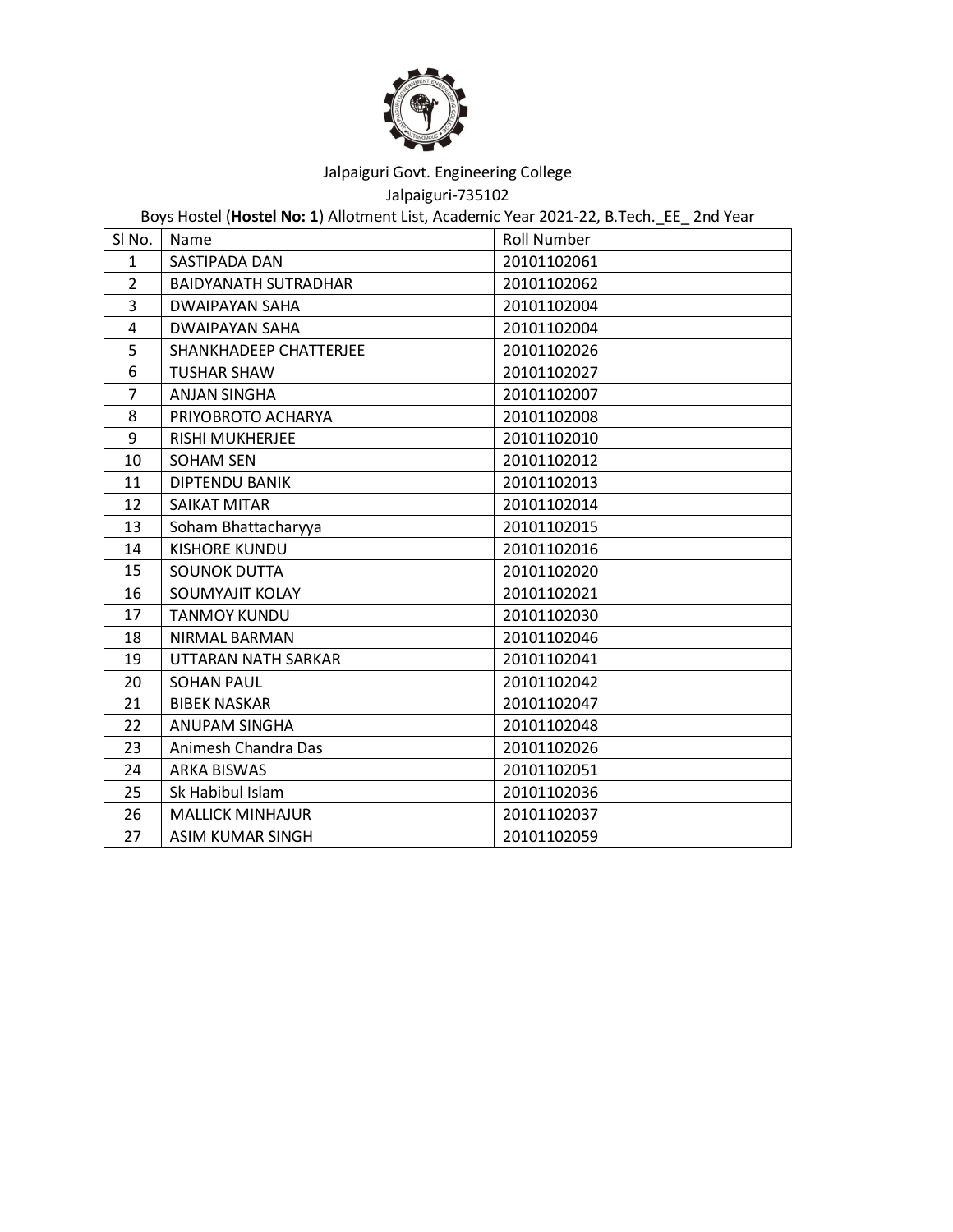

Jalpaiguri-735102

Boys Hostel (**Hostel No: 1**) Allotment List, Academic Year 2021-22, B.Tech. IT\_ 2nd Year

| SI No.       | Name                     | <b>Roll Number</b> |
|--------------|--------------------------|--------------------|
| $\mathbf{1}$ | <b>RHITAM BANERJEE</b>   | 20101106003        |
| 2            | <b>ACHISMAN BANERJEE</b> | 20101106009        |
| 3            | SAYAK GHOSH              | 20101106010        |
| 4            | RAJIB KUMAR CHAUHAN      | 20101106063        |
| 5            | SOHAM CHOWDHURY          | 20101106012        |
| 6            | DEBAPRIYA CHANDRA        | 20101106013        |
| 7            | <b>SUMON PAL</b>         | 20101106015        |
| 8            | RITAM SAMANTA            | 20101106023        |
| 9            | <b>GAURAV AGARWAL</b>    | 20101106024        |
| 10           | <b>AVIJIT SEN</b>        | 20101106040        |
| 11           | SUSHANT KUMAR GUPTA      | 20101106064        |
| 12           | <b>SUBRATA RUDRA</b>     | 20101106042        |
| 13           | <b>ASHIM DAS</b>         | 20101106048        |
| 14           | <b>SUMAN MANDAL</b>      | 20101106050        |
| 15           | <b>AMIRUL SEKH</b>       | 20101106037        |
| 16           | <b>MUKESH SINHA</b>      | 20101106051        |
| 17           | <b>SUDIP TIKADER</b>     | 20101106052        |
| 18           | <b>FARUK AZAM MOLLAH</b> | 20101106038        |
| 19           | WASIM REJA               | 20101106035        |
| 20           | Nausad Ali Mondal        | 20101106039        |
| 21           | <b>AKASH PRASAD</b>      | 20101106058        |
| 22           | <b>ANISH GHOSH</b>       | 20101106041        |